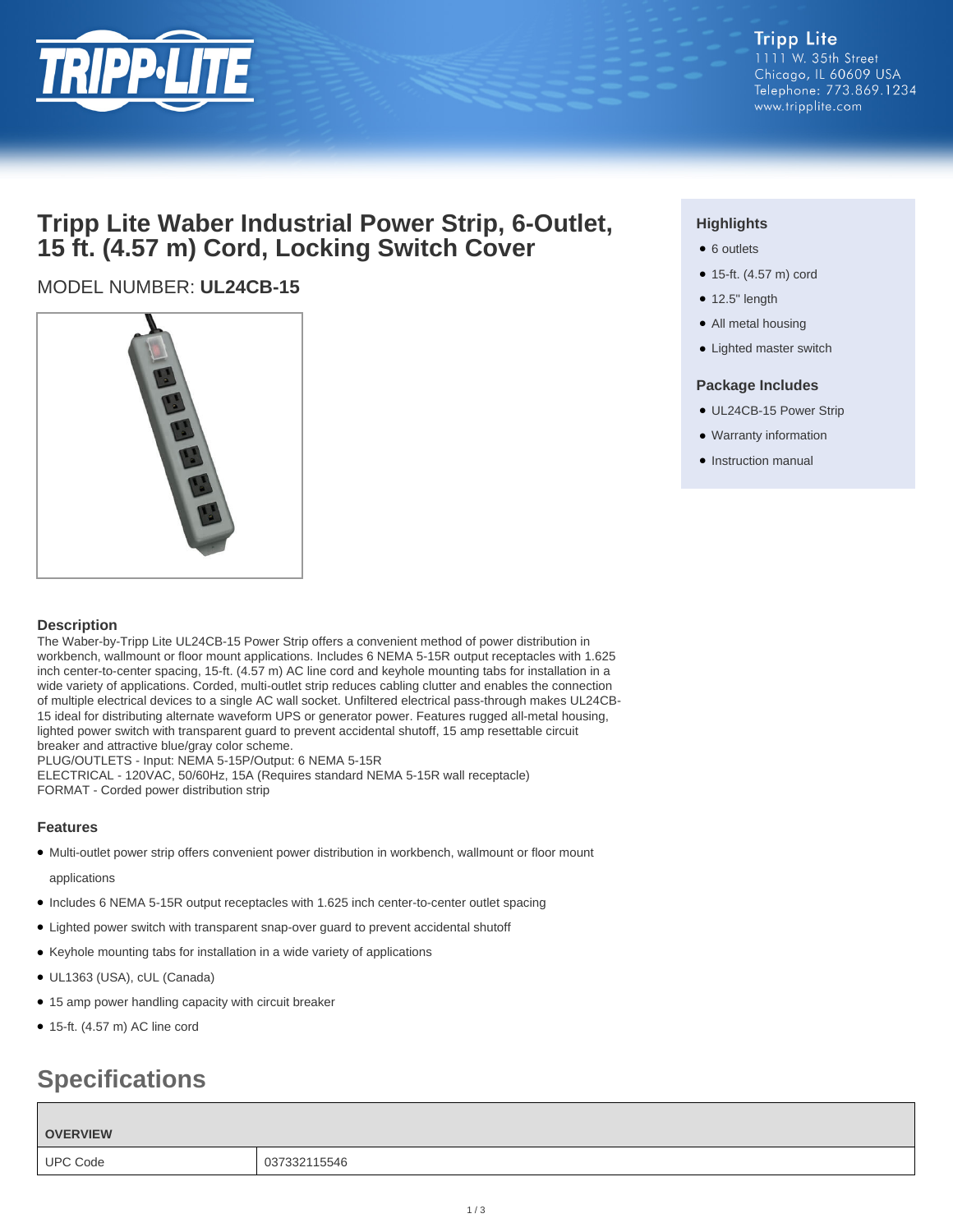

| <b>INPUT</b>                                            |                                                              |  |
|---------------------------------------------------------|--------------------------------------------------------------|--|
| Nominal Input Voltage(s) Supported                      | <b>120V AC</b>                                               |  |
| <b>Recommended Electrical Service</b>                   | 15A 120V                                                     |  |
| Input Cord Gauge Type                                   | 14 gauge; SJT                                                |  |
| Voltage Compatibility (VAC)                             | 120                                                          |  |
| Input Plug Type                                         | <b>NEMA 5-15P</b>                                            |  |
| Input Cord Length (ft.)                                 | 15                                                           |  |
| Input Cord Length (m)                                   | 4.57                                                         |  |
| Integrated Cord Clip                                    | <b>No</b>                                                    |  |
| <b>OUTPUT</b>                                           |                                                              |  |
| <b>Frequency Compatibility</b>                          | 50 / 60 Hz                                                   |  |
| Output (Watts)                                          | 1800                                                         |  |
| <b>Output Receptacles</b>                               | $(6)$ 5-15R                                                  |  |
| Circuit Breaker (amps)                                  | 15                                                           |  |
| <b>Transformer Accommodation</b>                        | $(2)$ Yes                                                    |  |
| <b>Outlet Orientation</b>                               | Single row of 6                                              |  |
| Right-Angle Outlets                                     | No                                                           |  |
| Outlet Spacing                                          | 1.625 in.                                                    |  |
| <b>USER INTERFACE, ALERTS &amp; CONTROLS</b>            |                                                              |  |
| Switches                                                | Lighted 2 position switch controls power to all outlets      |  |
| Locking Switch Cover                                    | Transparent on/off switch cover prevents accidental turn-off |  |
| <b>PHYSICAL</b>                                         |                                                              |  |
| Antimicrobial Coating                                   | No                                                           |  |
| Color                                                   | Gray                                                         |  |
| Color (AC Line Cord)                                    | <b>Black</b>                                                 |  |
| Integrated Keyhole Mounting Slots                       | Yes (Includes flanges)                                       |  |
| Keyhole Slot Mounting<br>Measurement (Center to Center) | 261.92mm                                                     |  |
| Material of Construction                                | Metal                                                        |  |
| Outlets Measurement (Center to<br>Center)               | 41.3mm                                                       |  |
| Receptacle Color                                        | <b>Black</b>                                                 |  |
| Shipping Dimensions (hwd / cm)                          | 35.81 x 5.72 x 15.24                                         |  |
| Shipping Dimensions (hwd / in.)                         | 14.10 x 2.25 x 6.00                                          |  |